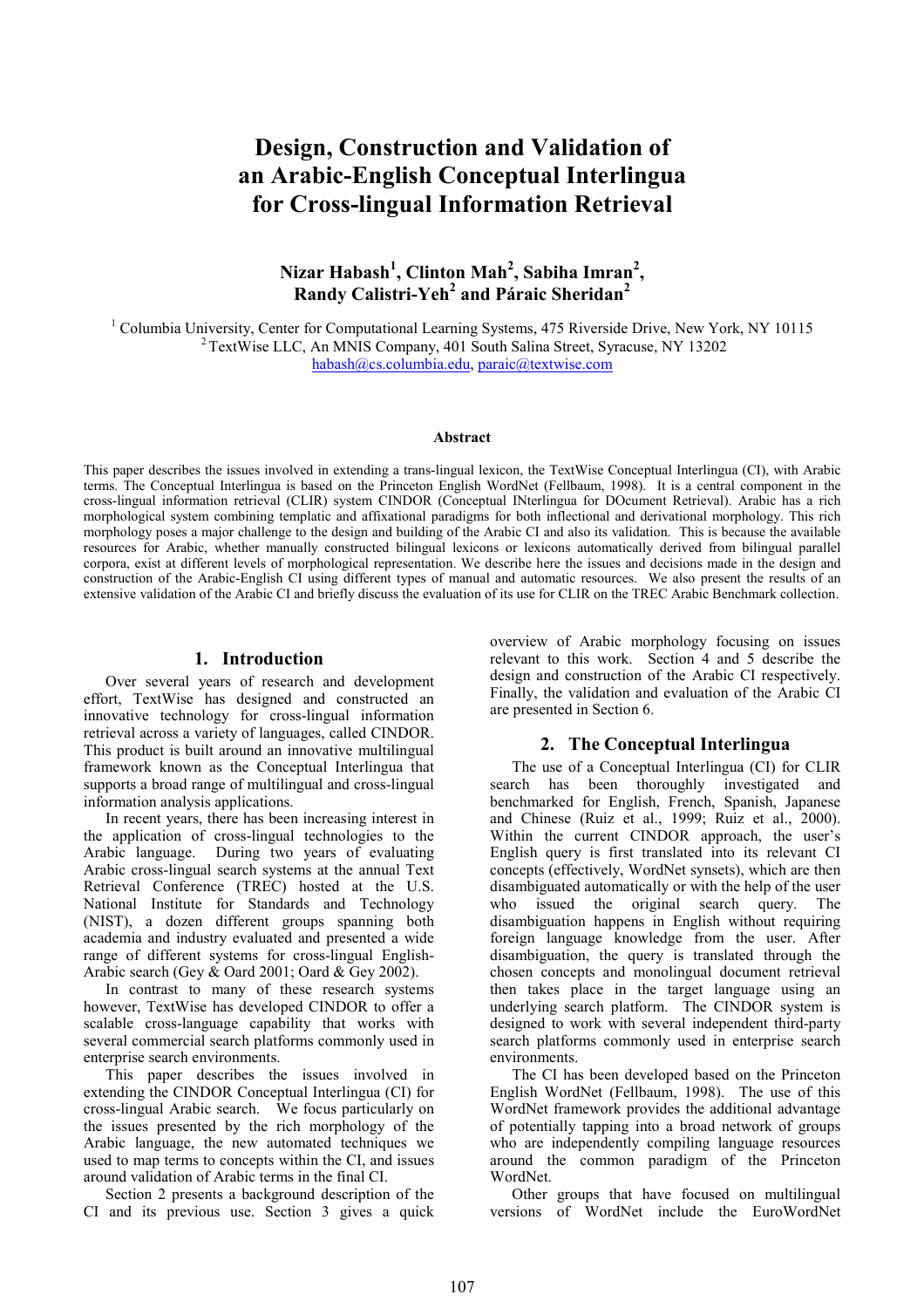$\text{consortium}^1$ , which has compiled versions in Dutch, Italian, Spanish, French, German, Czech and Estonian. These resources are fully compatible with the Conceptual Interlingua framework and provide a starting point for introducing CINDOR capabilities in these languages. The Global WordNet Association<sup>2</sup> also lists ongoing development of WordNet resources in Bulgarian, Danish, Greek, Hebrew, Hindi, Icelandic, Kannada, Latvian, Moldavian, Norwegian, Romanian, Russian, Slovenian, Swedish, Tamil, Thai, Turkish, and Yugoslavian. The CINDOR approach is always to leverage existing WordNet resources in different languages as far as possible to provide coverage quickly across many languages. In several cases however, including our current work in Arabic, TextWise has been asked to create Conceptual Interlingua resources for cross-lingual search in languages for which no other WordNet resources existed. While there is now a new Princeton effort to build an Arabic WordNet (Black et al., 2006), the work reported here pre-dates that initiative.

## 3. Arabic Morphology

A key challenge in the design and construction of an Arabic Conceptual Interlingua was the rich morphology of the Arabic language.

In discussing Arabic morphology, it is important to separate two different aspects: structure/form versus semantics/meaning. In terms of the form of its morphology, Arabic has both templatic and affixational morphemes. Templatic morphemes (roots and patterns) interdigitate to form a word stem. For example the word كاتب kAtib 'writer' is constructed from the root GKآ ktb 'writing-related' and the pattern 1A2i3 'active participant/doer'.<sup>3</sup> Affixational morphemes (prefixes, suffixes and circumfixes) are concatenated to the word stem. For example the word والكاتبان wAlkAtibAn 'and the two writers' is constructed from the prefix conjunction +  $w$ + 'and', the prefix definite article + ال Al+ 'the' and the suffix dual marker  $+$ ان+ +An .

The root in Arabic morphology is a central concept which is usually thought of as a shared semantic component among the set of words derived from it. For example, the words كتب katab 'write', كاتب kAtab 'correspond', GّKآ kat~ab 'dictate', بIKآ kitAb 'book' and كَتب kAtib 'writer' all share the same root كَتب ktb 'writing-related'. However, there are examples where the relationship to the root is rather idiosyncratic. For example, the word  $\Xi$  katiybap 'brigade' is derived from the same root GKآ ktb but seems less related to other derivations. Moreover, some roots have homonyms. For example, the root  $\blacktriangleright$  lHm has at least two major distinct senses as 'flesh-related' and 'welding-related'. As a result, the word أحام laH~Am means both 'butcher' and 'welder'. These examples suggest that the root is too abstract and the process of derivation too idiosyncratic to be trusted as a representation in the Arabic CI.

The second aspect of Arabic morphology has to do with the distinction between derivational and

inflectional morphology, which is similar to that in other languages. Derivational morphology is concerned with creating words from other words/stems/roots where the core meaning is modified. For example, the Arabic GHIآ kAtib 'writer' can be seen as derived from the root كتب ktb the same way the English writer can be seen as a derivation from write. The exactness of where a word is derived from and how its meaning came to be can be as elusive in Arabic as it is in any other language. More importantly in the context of this work, derivational morphology is at best idiosyncratic as was shown earlier. In inflectional morphology, the core meaning of the word is still intact and the extensions are predictable and compositional. For example, the semantic relationship between كاتب kAtib 'writer' and بIKآ kut~Ab 'writers' maintains the sense of the kind of person described, but only varies the number.

The relationship between inflectional/derivational morphology and templatic/affixational morphemes is orthogonal (Habash, 2006). Some inflectional features are realized using pattern changes (templatic morphology). For example, the word بالكتاب kut~Ab 'writers' is created using a pattern change from the singular form كاتب kAtib 'writer'. This phenomenon of broken plurals is quite common in Arabic. Similarly, some affixational morphemes can be derivational. For example, the adjective  $\frac{dN}{dx}$  kutubiy~ 'book-related' is derived from the stem كتب kutub 'books' (a broken plural of كتاب kitAb 'book') and the derivational suffix  $+ +iy$ .

Given the variability in the relationship between morpheme types and inflectional/derivational morphology, it is necessary to define the lexeme as a set of forms differing only in inflectional morphology. The traditional citation form of a lexeme used in dictionaries is the perfective  $3<sup>rd</sup>$  person masculine singular for verbs and the singular masculine form for nouns and adjectives. If there is no masculine form, the feminine singular is used. In all cases, any affixational inflections are removed. As such, the lexeme [ $\Xi$ ] [kitAb] 'book' normalizes over all the different inflectional forms of كتبنا kitAb such as كتبنا kutubnA 'our books' and المكتابان AlkitAbAn 'the two books'.

# 4. Design of the Arabic CI

The structure of the Arabic CI follows that of the Princeton English WordNet. The design questions of the Arabic CI are focused on three issues. The first two relate to Arabic morphology: (1) defining an appropriate level of representation for Arabic entries that balances Arabic's rich morphology while maintaining the semantic wellformedness of WordNet entries; and (2) defining a proper interface between the entries in the CI and the generated forms in a query translation. The third is more general to building a trans-lingual resource: (3) addressing missing concepts in WordNet. Additional practical considerations are presented in the next section.

Level of Representation: On the first issue, we agree with the assessment of (Diab 2004) that lexemes are the proper level of representation. The lexeme is defined as a set of word forms sharing a common meaning and differing only in inflectional morphology. The number of inflectional features for an Arabic word can be rather large (Habash & Rambow 2005). The

<sup>1</sup> http://www.illc.uva.nl/EuroWordNet/

<sup>2</sup> http://www.globalwordnet.org/

<sup>&</sup>lt;sup>3</sup> The numbered positions indicate the root radical slot.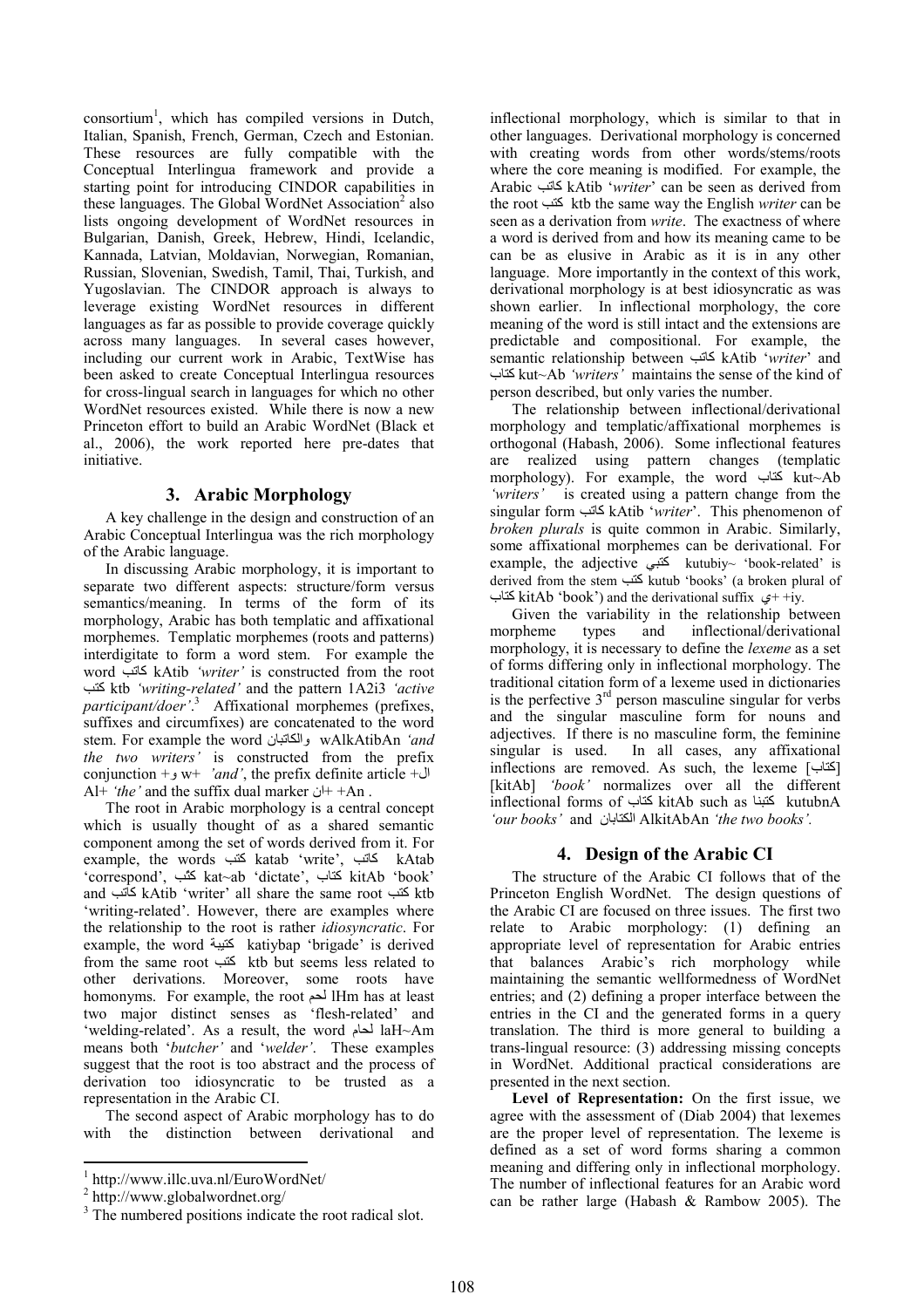lexeme citation form is typically the least inflected member of the set, e.g., for verbs, the perfective 3rd person masculine singular is used. The lexeme reflects the right level of representation in terms of avoiding derivational idiosyncrasies and abstracting over inflectional variations. The other possible candidate representations are the root and the stem (Dichy & Farghaly, 2003). The root is a very high level abstraction that is semantically rather coarse in granularity and full of idiosyncrasies. The examples in the previous section serve to highlight this well. The stem on the other hand is too shallow a level of representation that will miss a lot of inflectionally related terms. Additionally, there are many ways to cut up Arabic words using a stemmer all of which trade off longer stems that add unwanted distinctions and shorter stems that conflate unrelated words. Finally, the lexeme level of representation happens to be what is traditionally used in Arabic dictionaries to specify the term whose meaning is discussed. Although Arabic dictionaries do section terms based on common roots, the actual entries are not the roots themselves but rather the lexemes.

It is important to point out that even with the use of lexemes, homonyms will still be a problem as in any other language. For example, the lexeme [قاعدة] qAEidap (noun, proper noun) has at least three meanings: (a.) principle/rule [language, mathematics] (b.) military base and (c.) AlQaida organization. Some machine-readable dictionaries, including one we use in the next section, do use markers to distinguish these different lexemes.

Search System Interface: Second, the output of an English-to-Arabic query translation using the CI is a list of Arabic lexemes that are sent to an Arabic search system. Since CINDOR must work with a variety of search platforms and since different search systems might take different approaches to Arabic word stemming for indexing/retrieval purposes, the query translation process should be independent of any specific system. This requires the Arabic output of the query translation be in a natural inflected form so that the algorithm used by a specific Arabic search system to index the document terms can be used on the query terms to guarantee consistency. To that end, the translation process could be augmented with a generation step to produce inflected forms from the lexemes (Habash 2004). The generation process could be controlled to determine the degree of this query expansion. Though we currently do not use morphological generation as part of the complete CINDOR system, this is an avenue for potential future work.

Missing Synsets: The problem of concept mismatch between different pairs of languages is important to the design of a bilingual WordNet (Vossen et al 1997). In practice, we find there are many concepts that would occur in English search queries that are not found in WordNet (e.g. in WordNet v2.1, the sense of 'oil' as 'petroleum' is absent). These missing synsets have not been specifically addressed in a comprehensive fashion in our work, though the CINDOR search system does have a complementary 'Linguistic Toolkit' that provides for ongoing expansion of concepts and terms in the Conceptual Interlingua.

For a subset of the problem of missing synsets however, we do allow placing terms in a synset of a different part of speech if it captures some of the underlying semantics and we have evidence to support it. An Arabic-English example of cross POS translation is the word عمامة EamAmap turban which has a verbal form in Arabic نعمع taEam~am 'to wear a turban'. In English there is no single verb to capture this meaning of the Arabic verb. An expansion of the English query 'turban' into both nominal and verbal forms in Arabic might be needed. So we allow the Arabic verb to be part of the noun synset.

# 5. Construction of the Arabic CI

The construction of the Arabic CI can be broken into two tasks: first, the collection of Arabic-English translation pairs; and second, merging those pairs and using them to selectively populate the CI concepts (WordNet synsets) with Arabic terms. In this paper we discuss in detail the first task only. The second task is accomplished using a variety of language-independent techniques and additional proprietary techniques similar to previously published work (Diab 2004; Ruiz et al. 2000).

The first task of collecting translation pairs is complicated by the need to combine entries from a variety of resources with their own types of representation into a CI at the lexeme level of representation. The use of different resources is intended to increase coverage and robustness of the overall system. We make a distinction between manually created machine-readable dictionaries and automatic dictionaries constructed from parallel corpus data. Since existing dictionaries were created to serve different purposes (e.g. as part of a morphological analyzer), they may have made different decisions on what constitutes a "stem".

Parallel data is preprocessed and tokenized before being aligned automatically. The translation pairs created from parallel text are further processed (both sides, English and Arabic) to infer the underlying lexemes. Translation pairs from parallel data are noisier than those from dictionaries, but they have the potential to provide domain-specific vocabulary that is not available in existing dictionaries. In the rest of this section we describe the specific resources we used for the construction of the Arabic CI and present the statistics on the final Arabic CI constructed.

# 5.1. Raw Arabic Resources

The Arabic CI was constructed from six different resources, each with its unique challenges for incorporating into a unified framework. The contributions of each of these resources are detailed in Section 5.2. The following are the different resources:

- 1. The Buckwalter Lexicon (BUCK): This is the lexicon for the Buckwalter Morphological Analyzer (Buckwalter, 2002). Though not intended for use as a stand-alone dictionary, it does include English glosses and provides Arabic lexemes (lemmas). It was the most valuable single resource for construction of the Arabic CI.
- 2. The NMSU Arabic-English Lexicon (NMSU): This resource was created as part of an Arabic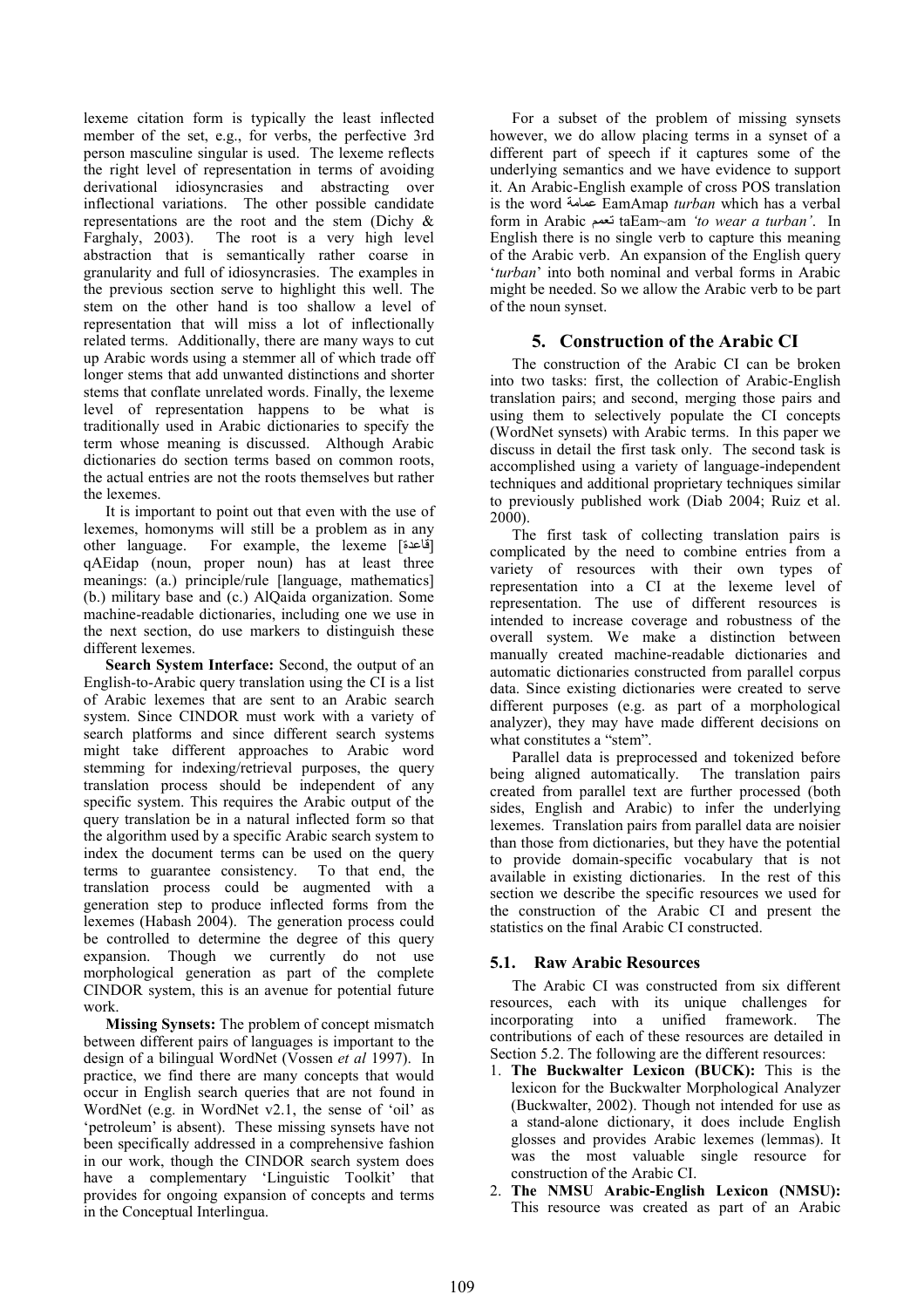morphological analyzer (http://crl.nmsu.edu/). Its Arabic entries are not lexemes as found in regular dictionaries, but rather stems that we filtered and in some cases modified (by morphological category) to reconstruct a lexeme form. Its overall coverage of Arabic is weak, but it did make some useful contributions to the Arabic CI.

- 3. Tufts Dictionary (TUFTS): This is an XML encoding of the 19<sup>th</sup> Century Salmoné Arabic Learner's Dictionary. The vocabulary is somewhat outdated, but can still be helpful for cultural or religious terms.
- 4. The UN Parallel Corpus (UN): This consists of official UN documents in Arabic and English with alignment of sentences done by the Linguistic Data Consortium (LDC). We used 250,000 sentence pairs. The Arabic side was tokenized and part-ofspeech (POS) tagged using ASVMT (Diab et al. 2004). The English side was POS tagged and lemmatized using the Connexor Machinese Phrase Tagging software (www.connexor.com). We used the automatic word alignment system GIZA++ (Och & Ney 2003) to derive a translation lexicon from alignments using POS tags and translation probabilities to constrain the choices. This provided an additional 8,000 unique Arabic terms to be assigned to the CI.
- 5. The USBGN Database of Official Geographic Names (USBGN): The online GNS system (http://geonames.usgs.gov/) is a potentially rich resource for proper nouns in an Arabic CI. The current Arabic CI includes only the place names for Iraq as a demonstration of how such terms should be handled.
- 6. Manual translations (NEW): We identified 2,721 English terms that occurred frequently in a domainrelevant corpus that was being used to guide coverage objectives of the Arabic CI. These English terms were present in WordNet 2.0, but had no Arabic translations from the five resources listed above. We therefore manually translated these English terms, producing a total of 4,160 new Arabic terms. This manual translation further served as a benchmark for comparison of time/cost of this approach versus the automated processing used on the other resources.

### 5.2. Resulting Arabic CI

The final overall statistics for the Arabic CI derived from the 6 resources outlined above are as follows:

|         | <b>Distinct</b><br>Terms | Concepts | <b>Term-Concept</b><br><b>Assignments</b> |
|---------|--------------------------|----------|-------------------------------------------|
| Arabic  | 67.499                   | 41,328   | 126,584                                   |
| English | 63,575                   | 41.328   | 86,628                                    |

The Arabic terms in the CI broken out by POS are:

| <b>POS</b> | N     | PN    | v     | AJ    | AV   |
|------------|-------|-------|-------|-------|------|
|            | 34947 | 13192 | 12400 | 12166 | 908  |
|            | 51.8% | 19.6% | 18.4% | 18.0% | 1.3% |

The percentages across a row will not add up to 100% because an Arabic term can be more than one part of speech.

The 41,328 concepts in the final CI by POS are:

| ٥ |     |       |      |      |  |
|---|-----|-------|------|------|--|
| Ō | 707 | 13006 | 5059 | 4947 |  |

The following chart shows the number of concepts, Arabic terms, and English terms that each resource contributes, and also counts how many are uniquely contributed by that resource. Some Arabic terms are replicated as they may appear in different orthographic variants. This makes the Arabic unique term count appear larger than it should be. Nevertheless, the resulting numbers provide a useful insight about the relative contributions of linguistic resources for Arabic.

|              | Concepts |        | Arabic<br>Terms |        | <b>English Terms</b> |        |
|--------------|----------|--------|-----------------|--------|----------------------|--------|
|              | Resource | Unique | Resource        | Unique | <b>Resource</b>      | Unique |
| <b>BUCK</b>  | 23683    | 5519   | 37386           | 5114   | 37022                | 6273   |
| <b>NMSU</b>  | 17870    | 1183   | 32879           | 9751   | 29646                | 1183   |
| <b>TUFTS</b> | 14681    | 4214   | 22525           | 6047   | 24680                | 4399   |
| UN           | 6566     | 1736   | 7781            | 1309   | 12214                | 1900   |
| <b>USBGN</b> | 8288     | 8185   | 8352            | 7816   | 16456                | 16174  |

### 6. Evaluation of the Arabic CI

Independent assessment of the Arabic CI was done external to the project team using two professional Arabic-English translators who are native Arabic speakers (specifically they were Egyptian). A detailed instruction manual in addition to a web-based interface for validation was provided to the two judges.

We asked the judges to mark each Arabic term assigned to a synset as one of four classes: 'accepted', (accepted-but-)'inflected', 'rejected' or 'unsure'. The instructions to the assessors varied from semantic-level instructions that had to do with understanding the correct meaning of synsets and spotting homonyms, to how to construct Arabic validation examples from English WordNet examples. We also provided guidelines on identifying inflectional variants that, although semantically correct, only managed to get in the CI as a result of using heterogeneous resources. The judges were instructed not to count crossing POS as rejections if such cross-POS assigned terms were semantically compatible with the synset they appear in. Finally, due to time limitations, the judges were asked to only add missing terms if they felt strongly about a term that did not appear in a synset but should have.

The external assessment of the Arabic CI was designed to be a strict assessment of *translation* quality independent of the application of the Arabic CI for cross-lingual retrieval. While our interest in building an Arabic CI is primarily for its use in our cross-lingual search system, we wanted to first assess the CI in the strictest manner in order to highlight systematic issues that could be addressed in our process or conceptmapping algorithms.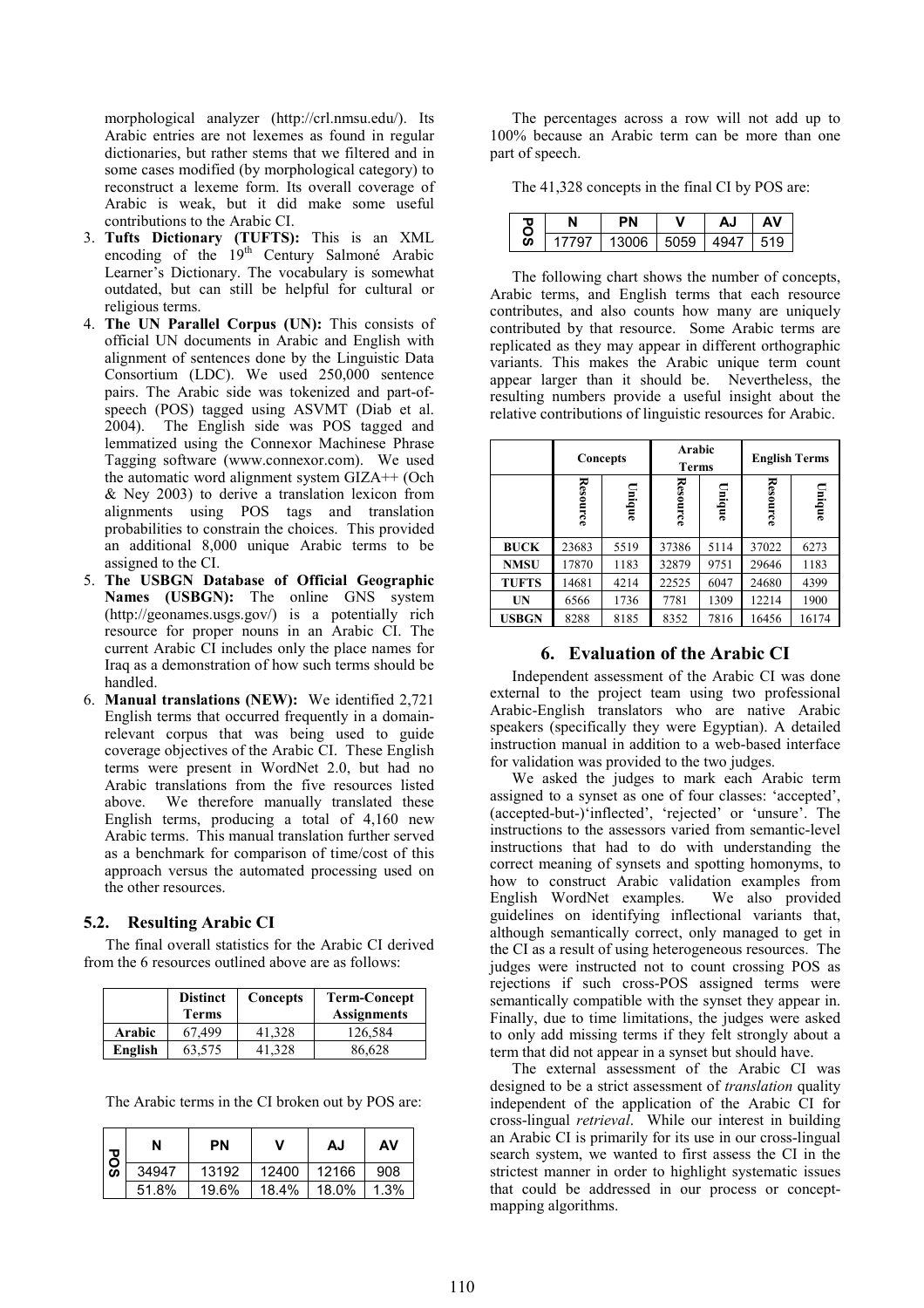The validation of the CI entries generated from Buckwalter, NMSU, Tufts and UN (collectively, DICTS) resources was done together using one sample with a small overlap to compute inter-judge agreement. The CI entries from USBGN and NEW resources were judged separately. Different sample sizes were used for these latter assessments. As a result we calculate CI correctness separately for these resources. The sample sizes were as follows:

| Resource     | <b>Sample</b> | Overlap |
|--------------|---------------|---------|
| <b>DICTS</b> | 10.281        | Yes     |
| <b>USBGN</b> | 669           | N٥      |
| NFW          | 4 160         | N٥      |

#### 6.1. Inter-Judge Agreement

Exact inter-judge agreement (the ratio of terms receiving the same judgment from both judges) was 84.82%. We also computed a soft inter-judge agreement that conflated inflected and accepted judgments and allowed unsure judgments to match anything. The soft inter-judge agreement was a high 97.20%. We additionally performed an analysis of a sample of the judgments with the help of an independent Arabic linguist. The linguist examined the judgments on 5% of the DICTS synsets, and on 4% of the NEW manual translation synsets. The linguist agreed with the external judges 91.1% of the time on DICTS terms, and 91.2% of the time on NEW terms. Disagreement was mostly over inflected/accepted choices for multi-word terms, incorrect rejection of valid English transliterations into Arabic, and whether an "unsure" judgment was warranted. We did not conduct a formal analysis of USBGN judgments, but an informal inspection of 100 terms from the USBGN dataset suggested 99% agreement between the Arabic linguist and the external judges. The higher agreement is to be expected since validating the USBGN terms was less complex than the other resources.

#### 6.2. CI Correctness for CLIR

In measuring the "correctness" or "quality" of the sampled CI, we will use the Accept/Reject Ratio (ARR). This is computed as:

 $ARR = (Accepted + Inflected) / (Accepted +$ Inflected + Rejected)

The ARR combines accepted and inflected judgments since both are allowed in the CI for crosslingual search purposes. It ignores unsure judgments. It also ignores manually added terms.

Our initial strict assessment of CI quality by external judges indicated a high level of rejection of CI entries generated automatically from dictionary resources (DICTS) at 44%. To better understand the terms that the judges rejected, we performed an in-depth analysis of 130 rejected nouns and adverbs from the DICTS dataset. We found that 54% of the rejected terms were properly rejected. Some of these rejections are due to incorrect transliteration or difficulties parsing dictionary definitions. But many are just intrinsic to building a large-coverage CI.

One third of the initial rejection cases (or 18% of the sample) were traced to mapping problems in the automated algorithms that map translation pairs into concepts (synsets). These problems, once identified, were then fixed. One example of such a problem is the class of bad assignments due to noisy word alignments from the UN Parallel Corpus. For instance, the term اوزبكستان >wzbkstAn 'Uzbekistan' was incorrectly aligned to the word 'consecutively' in one parallel text, and as a result became a member of the synset (in a consecutive manner; "he was consecutively ill, then well, then ill again"). This problem was fixed by raising the threshold on the translation probability for terms pairs to be used.

In other cases, our second review indicated there was strong evidence that the term should have been accepted. For example, the less commonly used spelling of the Arabic term نبت tibit was rejected as a synonym for 'Tibet' even though both Buckwalter and the UN Parallel Corpus show this usage. Overall, 24% of the terms rejected by the judges were found to be properly rejected in the strict definition of our external assessment but are still considered acceptable synset assignments for purposes of cross-lingual retrieval. For example, the Arabic term هَسِيس hasiys (Buckwalter: whisper) was rejected from the synset 'Speaking' (the utterance of intelligible speech), but would still be useful for retrieving relevant documents.

Since the goal of our analysis was to properly assess the quality of the Arabic CI for its use in the CINDOR cross-lingual search system, we present our results in terms of 'Retrieval ARR' which accounts for the corrections to mappings after our initial external validation and accepts term mappings which are judged acceptable for a search application though may not be correct for a general translation situation.

We assess the overall quality of the Arabic CI by taking the weighted average of the ARR values from each of the three classes of input resources, in proportion to the relative size of each resource in the full CI. The results of our evaluation are presented below, with an overall correctness assessment for retrieval of 82%.

| <b>Resource</b> | <b>Retrieval ARR</b> |
|-----------------|----------------------|
| <b>DICTS</b>    | 79%                  |
| NFW             | 83%                  |
| USBGN           | 99%                  |
| Total           | 82%                  |

#### 6.3. Cross-Lingual Retrieval Effectiveness

As outlined in Sections 4 and 5 above, the Arabic CI was designed and constructed with the application of Cross-Lingual Retrieval within the CINDOR system clearly in mind. In evaluating retrieval effectiveness we have compared the relative performance of our English-Arabic cross-language CINDOR search system to an equivalent monolingual search using Arabic queries<sup>4</sup>. This allows us to compare the effectiveness of an English-speaking user running cross-lingual searches to

 4 The terms governing our use of commercial search systems limit our ability to publish evaluation results.